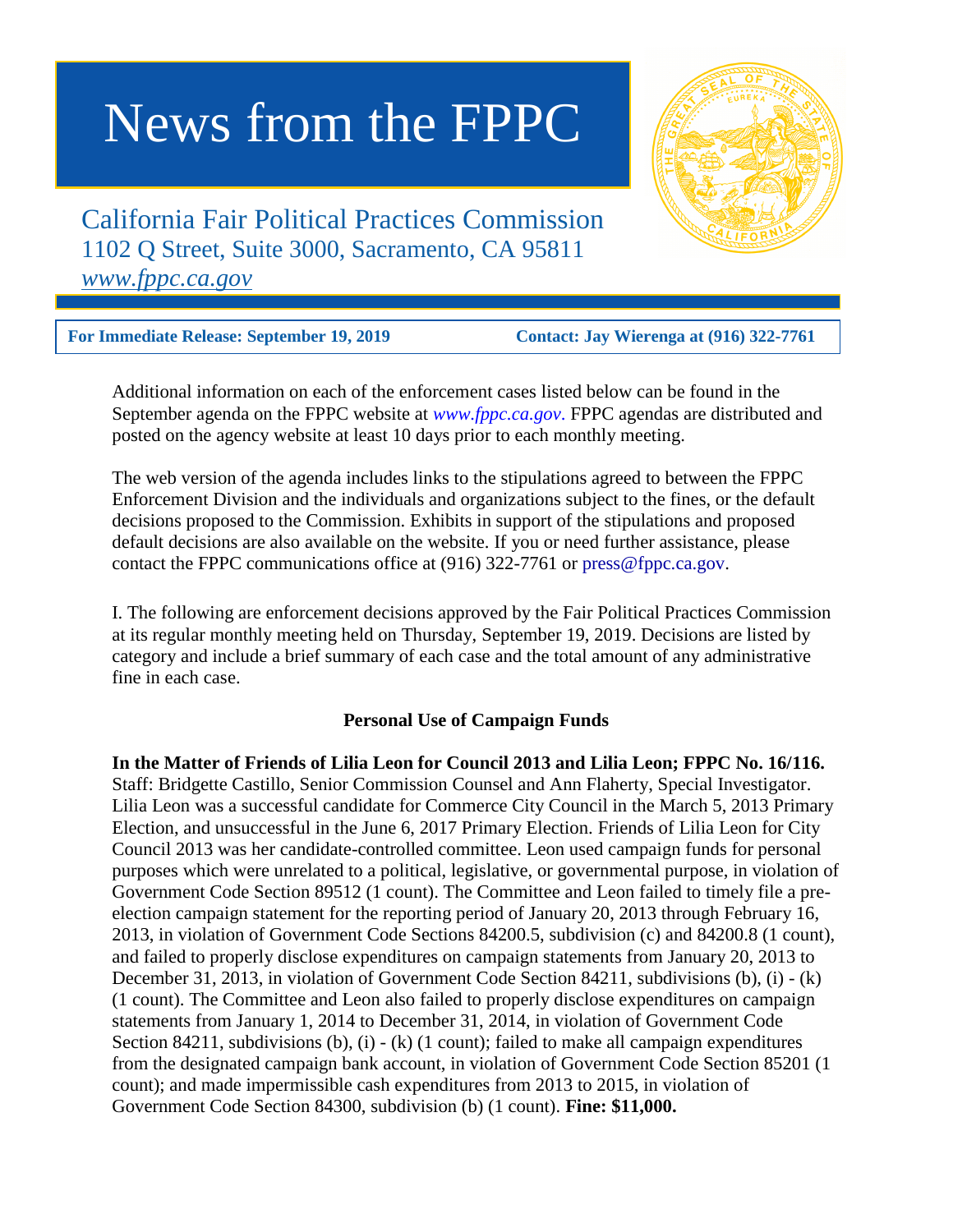#### **Contribution Limits**

**In the Matter of San Diego County Democratic Party and Xavier R. Martinez; FPPC No. 17/1356.** Staff: Christopher Burton, Senior Commission Counsel and Bob Perna, Program Specialist II. This matter arose from an audit performed by the Franchise Tax Board's Political Reform Audit Program. The respondent was represented by Nick Sanders and Jim Sutton of the Sutton Law Firm. San Diego County Democratic Party is a state general purpose committee. Xavier R. Martinez was the Committees treasurer at the time the following violations occurred. The Committee and Martinez failed to timely file 10 24-Hour Reports between March 14, 2014 and December 4, 2014, in violation of Government Code Section 84203 (1 count); improperly made a contribution to a state candidate out of the Committee's restricted use bank account, in violation of Government Code Section 85303 and Regulation 18534, subdivision (d); and failed to timely disclose payments made for member communications between December 19, 2013 and October 24, 2014 on 24-Hour Reports, in violation of Government Code Section 85312 (1 count). **Fine: \$9,000.**

#### **Campaign Bank Account**

**In the Matter of David Albanese for Oxnard City Council and David Albanese; FPPC No. 16/19663.** Staff: Jenna Rinehart, Commission Counsel and Jay Martin, Special Investigator. David Albanese was an unsuccessful candidate for Oxnard City Council in the November 8, 2016 General Election. David Albanese for Oxnard City Council was his candidate-controlled committee. The Committee and Albanese failed to deposit all campaign contributions to, and make all campaign expenditures from the designated campaign bank account, in violation of Government Code Section 85201, subdivisions (c), (d), and (e) (1 count). **Fine: \$1,500.**

### **Recordkeeping**

**In the Matter of Political Action by Pest Control Operators and Wayne L. Ordos; FPPC No. 17/846.** Staff: Angela Brereton, Assistant Chief Counsel and Soni Mangat, Program Specialist II. This matter arose from an audit performed by the Franchise Tax Board's Political Reform Audit Program. The respondents were represented by Wayne L. Ordos of The Law Offices of Wayne Ordos. Political Action by Pest Control Operators is a state general purpose committee, sponsored by Pest Control Operators of California, and Wayne L. Ordos is the Committee's treasurer. The Committee and Ordos failed to maintain adequate records for contributions and expenditures on a semiannual campaign statement for the reporting period of October 1, 2014 through December 31, 2014 and January 1, 2015 through December 31, 2015, in violation of Government Code Section 84104 (2 counts). The Committee and Ordos also failed to timely report contributions and expenditures, balances, and contributor and payee information on campaign statements for reporting period of October 1, 2014 through December 31, 2015, in violation of Government Code Section 84211, subdivisions (a) -(d), (f) and (i) - (k). (1 count). **Fine: \$7,000.**

**In the Matter of Bob Brunton for State Assembly 2014, Robert L. Brunton Jr., and Jeffrey D. Wald; FPPC No. 16/468.** Staff: Michael W. Hamilton, Commission Counsel and Bob Perna, Program Specialist II. This matter arose from an audit performed by the Franchise Tax Board's Political Reform Audit Program. Bob Brunton was a successful candidate for Assembly District 25 in the June 3, 2014 Primary Election, and unsuccessful in the November 4, 2014 General Election. Bob Brunton for State Assembly 2014 was his candidate-controlled committee. Jeffrey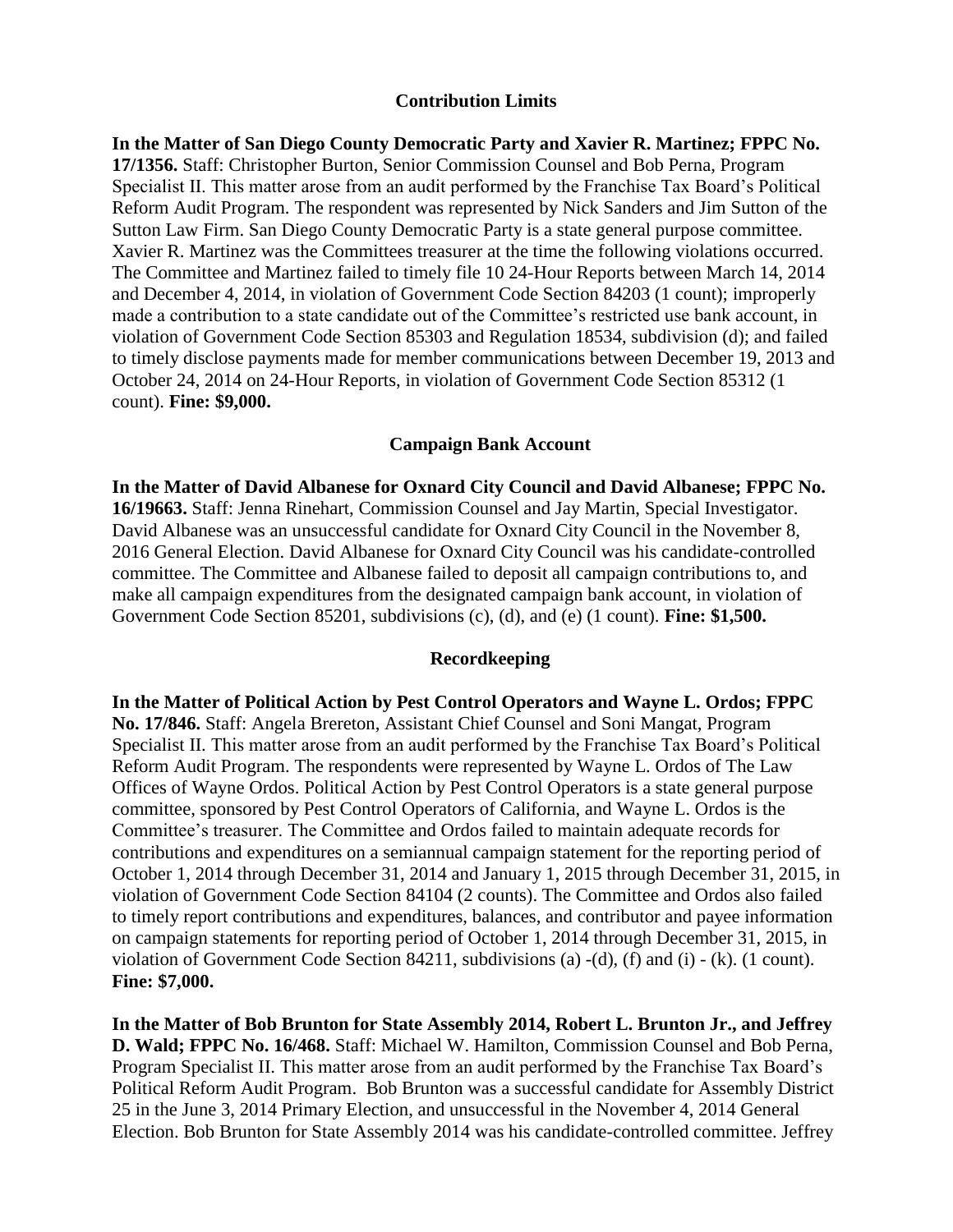D. Wald was the Committee's treasurer. The Committee, Brunton, and Wald failed to maintain adequate records for contributions and expenditures from February 13, 2014 to October 6, 2014, in violation of Government Code Section 84104 (1 count). The Committee, Brunton, and Wald also failed to report a loan from Brunton to the Committee on a pre-election campaign statement for the reporting period of July 1, 2014 through September 30, 2014, in violation Government Code Section 84211 (1 count). **Fine: \$3,500.** 

## **Advertisements**

**In the Matter of Mark Foster; FPPC No. 18/349.** Staff: Christopher Burton, Senior Commission Counsel and Lance Hachigian, Special Investigator. Mark Foster qualified as an independent expenditure committee opposing Pasadena Measures CC and DD in the June 5, 2018 Primary Election. Foster failed to timely file a 24-Hour Report, in violation of Government Code Section 84204 (1 count); and failed to include the proper disclosures on a print advertisement distributed prior to the election, in violation of Government Code Section 84502 (1 count). **Fine: \$4,000.**

**In the Matter of Arcadian's Rights Protection Association to Support Roger Chandler and Bob Harbicht for Arcadia City Council 2018, Karlfeldt Su, and Joseph Su; FPPC No. 18/153.** Staff: Theresa Gilbertson, Commission Counsel and Lance Hachigian, Special Investigator. Arcadian's Rights Protection Association to Support Roger Chandler and Bob Harbicht for Arcadia City Council 2018 was a primarily formed committee supporting candidates Roger Chandler and Bob Harbicht. Karlfedlt Su was the Committee's treasurer and Joseph Su was the Committee's principal officer. The Committee and Karlfedlt Su failed to timely file a semiannual campaign statement, a pre-election campaign statement, and a 24-Hour Report, in violation of Government Code Sections 84200, 84200.5, and 84204 (1 count).The Committee and Joseph Su failed to include the proper disclosures on print advertisements, in violation of Government Code Sections 84502, 84504.2, and 84506.5 (1 count). **Fine: \$4,000.**

**In the Matter of Yorba Linda Taxpayers Association, Tom Babnick, and Jeff Decker; FPPC No. 16/766.** Staff: Christopher Burton, Senior Commission Counsel and Paul Rasey, Special Investigator. Yorba Linda Taxpayers Association is a local general purpose committee that was politically active for the November 8, 2016 General Election. Tom Babnick is the Committee's treasurer and Jeff Decker is the Committee's principal officer. The Committee, Babnick, and Decker failed to timely report sub-vendor payments on three different campaign statements, in violation of Government Code Sections 84211 and 84303, subdivision (k)(6) (1 count). The Committee and Decker failed to include the proper disclosures on a mailer advertisement, in violation of Government Code Sections 84506, 84506.5, and 84507 (1 count). **Fine: \$3,500.**

**In the Matter of Jeff Cole for Anaheim Elementary School Board 2018 and Jeff Cole; FPPC No. 18/1276.** Staff: Christopher Burton, Senior Commission Counsel. Jeff Cole was an unsuccessful candidate for Anaheim Elementary School District Board in the November 6, 2018 General Election. Jeff Cole for Anaheim Elementary School Board 2018 was his candidatecontrolled committee. The Committee and Cole failed to include the proper advertisement disclosures on a mass mailing distributed by the committee prior to the election, in violation of Government Code Section 84305 and Regulation 18435 (1 count). **Fine: \$1,500.**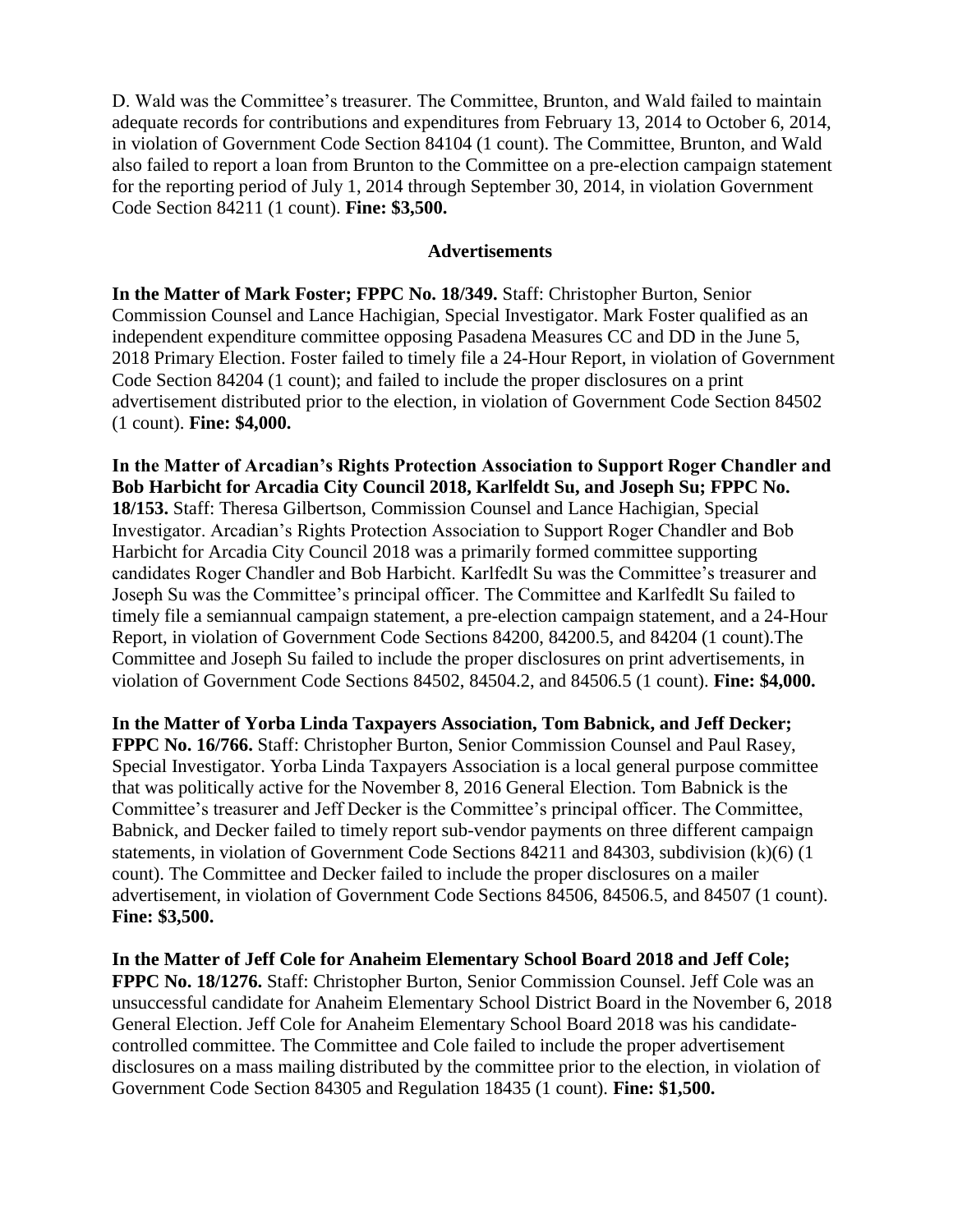### **Major Donor Notifications**

**In the Matter of Santa Monica Forward Issues Committee – No on LV and Debbie Mulvaney; FPPC No. 17/1441.** Staff: Theresa Gilbertson, Commission Counsel and Roone Peterson, Special Investigator. The respondent was represented by Joseph A. Guardarrama of the Kaufman Legal Group. Santa Monica Forward Issues Committee – No on LV was a state primarily formed ballot measure committee. Debbie Mulvaney was the Committee's treasurer. The Committee and Mulvaney failed to provide sufficient notice to 30 potential major donor committees that they may have had to file campaign statements, in violation of Government Code Section 84105 and Regulation 18427.1 (1 count). **Fine: \$3,000.**

#### **Campaign Late Filer**

**In the Matter of Cheryl Hansen for County Superintendent of Schools 2018, Cheryl Hansen, and William Beemer; FPPC No. 18/586.** Staff: Theresa Gilbertson, Commission Counsel. Cheryl Hansen was an unsuccessful candidate for Contra Costa County Superintendent of Schools in the June 5, 2018 Primary and November 6, 2018 General Elections. Cheryl Hansen for County Superintendent of Schools 2018 was her candidate-controlled committee. William Beemer was the Committee's treasurer. Prior to the Primary Election, the Committee, Hansen, and Beemer failed to timely file a semiannual campaign statement for the reporting period of July 30, 2017 through December 31, 2017 and two pre-election campaign statements for reporting periods of January 1, 2018 through April 21, 2018 and April 22, 2018 through May 19, 2018, in violation of Government Code Sections 84200 and 84200.5 (1 count.). Prior to the General Election, the Committee, Hansen, and Beemer failed to timely file a semiannual campaign statement for the reporting period of May 20, 2018 through June 30, 2018 and two preelection campaign statements for the reporting periods of July 1, 2018 through September 22, 2018 and September 23, 2018 through October 20, 2018, in violation of Government Code Sections 84200 and 84200.5 (1 count). **Fine: \$4,500.**

**In the Matter of Scott Schonfeld; FPPC No. 17/1449.** Staff: Jenna Rinehart, Commission Counsel. Scott Schonfeld qualified as a major donor committee in August of 2016. The Committee failed to timely file a semiannual major donor campaign statement for the reporting period of July 1, 2016 through December 31, 2016, in violation of Government Code Section 84200, subdivision (b) (1 count), and failed to timely file a 24-Hour Report, in violation of Government Code Section 84203 (1 count). **Fine: \$3,500.**

**In the Matter of Committee to Improve Gonzales Schools – Yes on N and Rutilia Baltazar; FPPC No. 18/1307.** Staff: Michael W. Hamilton, Commission Counsel. Committee to Improve Gonzales Schools – Yes on N was a local primarily formed ballot measure committee supporting Measure N, a school bond measure. Rutilia Baltazar was the Committee's treasurer. The Committee and Baltazar failed to timely file three semiannual campaign statements for the reporting periods of July 1, 2017 through December 31, 2017, January 1, 2018 through June 30, 2018, and July 1, 2018 through December 31, 2018, in violation of Government Code Section 84200 (1 count). **Fine: \$2,000.** 

**In the Matter of Janet McClean for SMUSD School Board 2012 and Janet McClean; FPPC No. 17/274.** Staff: Ruth Yang, Commission Counsel. Janet McClean was re-elected as a member of the San Marcos Unified School District Governing Board in the November 8, 2016 General Election. Janet McClean for SMUSD School Board 2012 was her candidate-controlled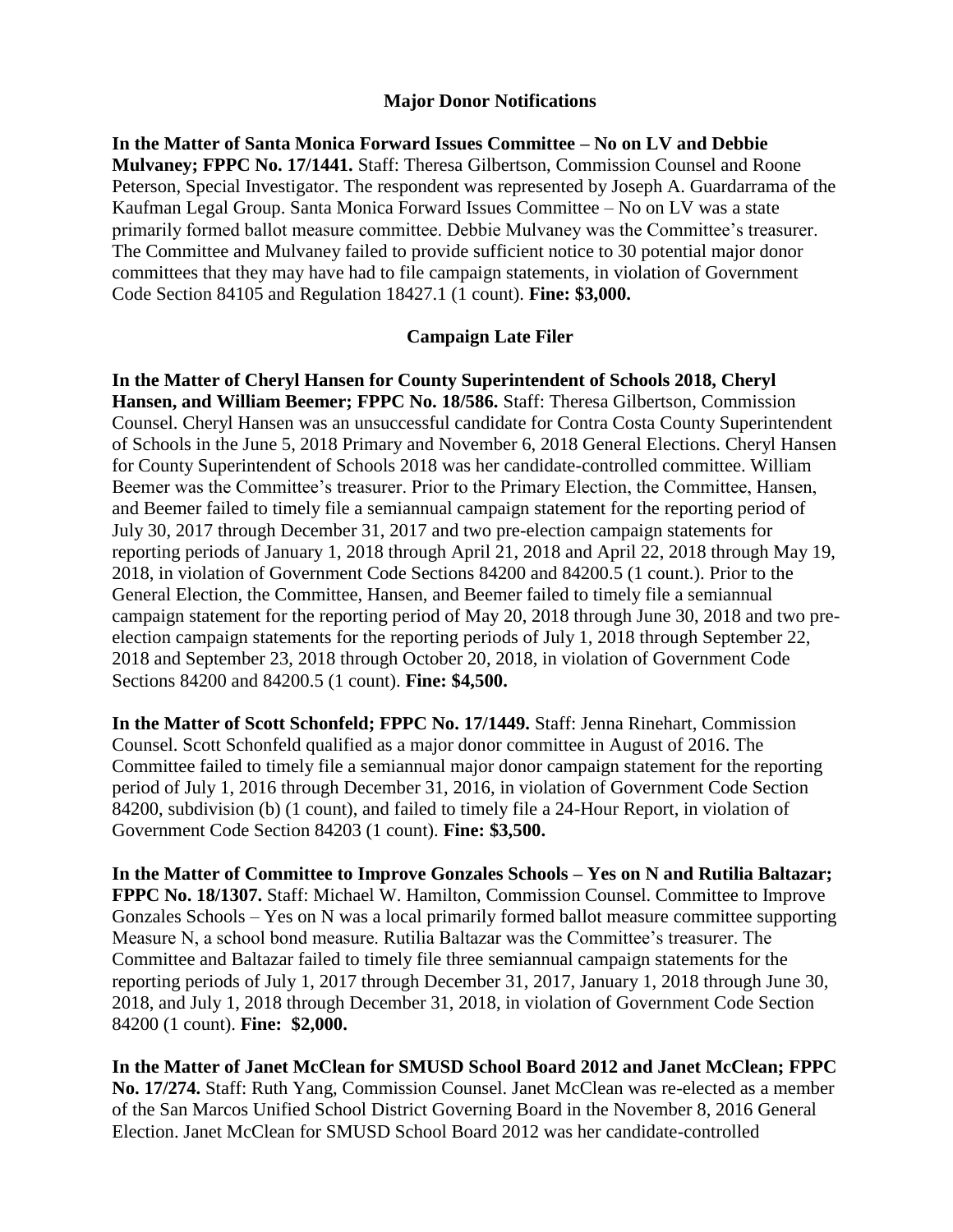committee. The Committee and McClean failed to timely file a semiannual campaign statement for the reporting period of October 23, 2016 through December 31, 2016, in violation of Government Code Section 84200 (1 count). **Fine: \$1,000.**

## **Campaign Late Reporter**

**In the Matter of Friends of David Murphy for Yolo County Board of Education Trustee of Area 2, David Murphy, and Sharon Tobar; FPPC No. 18/1205.** Staff: Jenna Rinehart, Commission Counsel. David Murphy was an unsuccessful candidate for Yolo County Board of Education, Trustee of Area 2, in the November 6, 2018 General Election. Friends of David Murphy for Yolo County Board of Education Trustee of Area 2 was his candidate-controlled committee. Sharon Tobar was the Committee's treasurer. The Committee, Murphy, and Tobar failed to accurately disclose contributions received and expenditures made on a pre-election campaign statement for the reporting period of January 1, 2018 through September 22, 2018, in violation of Government Code Section 84211, subdivisions (a) and (b) (1 count). **Fine: \$1,000.**

# **Statement of Economic Interests Late Reporter**

**In the Matter of Samuel Escobar; FPPC Nos. 17/965 and 19/629.** Staff: Jenna Rinehart, Commission Counsel. Samuel Escobar, a City Manager for the City of Orange Cove, failed to timely disclose reportable income received on his 2015 Annual Statement of Economic Interests, in violation of Government Code Sections 87203 and 87207 (1 count). **Fine: \$1,000.** 

II. The following are enforcement decisions approved through the streamline penalty process and were executed by the Chief of Enforcement per Regulation 18360.2 following the September 19, 2019 meeting. Decisions are listed by category and include a brief summary of each case and the total amount of any administrative fine in each case.

# **Advertisements**

**In the Matter of Jason Young; FPPC No. 18/1403.** Staff: Megan A. Van Arsdale, Commission Counsel. Jason Young, as an independent expenditure committee, failed to include the proper advertisement disclosures on social media advertisements distributed prior to the November 6, 2018 General Election, in violation of Government Code Section 84506.5 (1 count). **Fine: \$111.**

**In the Matter of Committee to Elect Trish Kelliher District Attorney 2018 and Patricia J. Kelliher; FPPC No. 18/457.** Staff: Megan A. Van Arsdale, Commission Counsel. Patricia J. Kelliher was an unsuccessful candidate for District Attorney of El Dorado County in the June 5, 2018 Primary Election. Elect Trish Kelliher District Attorney 2018 was her candidate-controlled committee. The Committee and Kelliher failed to include the proper advertisement disclosures on robocalls made by the committee prior to the election, in violation of Government Code Section 84310 (1 count). **Fine: \$104.** 

**In the Matter of Yes on U 2018 – Protect Santa Maria and Glenn Morris; FPPC No. 19/446.** Staff: Megan A. Van Arsdale, Commission Counsel. Yes on U 2018 – Protect Santa Maria is a local primarily formed committee. Glenn Morris is the Committee's principal officer. The Committee and Morris failed to include the proper advertisement disclosures on a social media advertisement distributed by the committee prior to the November 6, 2018 General Election, in violation of Government Code Section 84502 (1 count). **Fine: \$100.**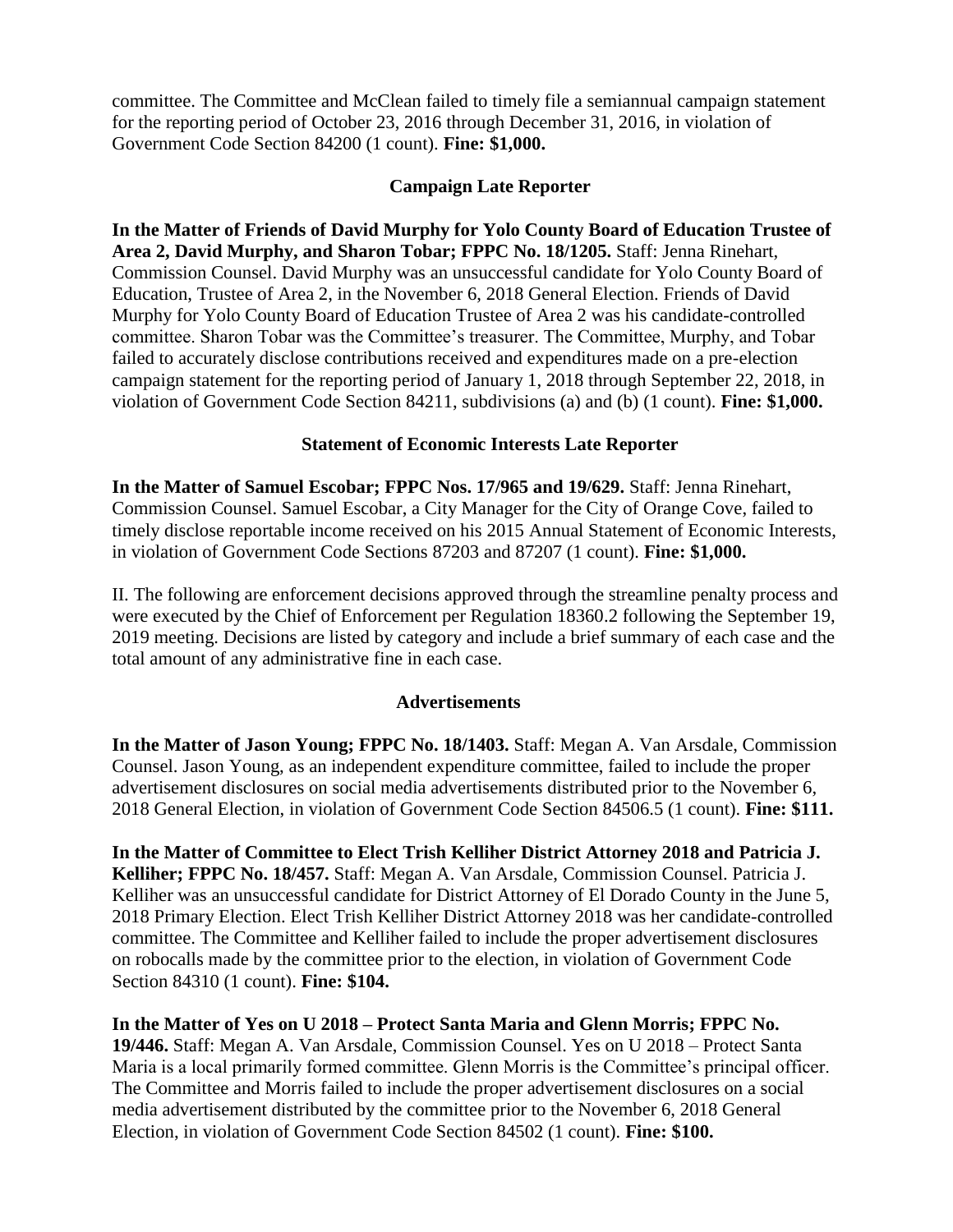## **Lobbying**

**In the Matter of Wireless Infrastructure Association; FPPC No. 18/1549.** Staff: Galena West, Chief of Enforcement and Chloe Hackert, Political Reform Consultant. Wireless Infrastructure Association, a lobbyist employer, failed to timely file a lobbyist employer report for the reporting period of April 1, 2018 through June 30, 2018, in violation of Government Code Section 86117 (1 count). **Fine: \$485.** 

**In the Matter of American Bail Coalition; FPPC No. 19/903.** Staff: Galena West, Chief of Enforcement and Chloe Hackert, Political Reform Consultant. The respondent was represented by KC Jenkins of Bell, McAndrews, & Hiltachk LLP. American Bail Coalition, a lobbyist employer, failed to timely report a payment to influence legislative or administrative action, for the reporting period of July 1, 2018 through September 30, 2018, in violation of Government Code Section 86116 (1 count). **Fine: \$158.** 

### **Campaign Late Filer**

**In the Matter of National Women's Political Caucus Los Angeles Westside PAC and Karriann Farrell Hinds; FPPC No. 18/174.** Staff: Jenna Rinehart, Commission Counsel and Shaina Elkin, Staff Services Analyst. The National Women's Political Caucus Los Angeles Westside PAC is a local general purpose committee. Karriann Farrell Hinds is the Committee's treasurer. The Committee and Hinds failed to timely file six semiannual campaign statements for the reporting periods of July 1, 2015 through December 31, 2015, January 1, 2016 through June 30, 2016, July 1, 2016 through December 31, 2016, January 1, 2017 through June 30, 2017, July 1, 2017 through December 31, 2017, and January 1, 2018 through June 30, 2018, in violation of Government Code Section 84200 (6 counts). **Fine: \$1,302.** 

**In the Matter of Pomona Valley Democratic Club; FPPC No. 18/170.** Staff: Galena West, Chief of Enforcement and Chloe Hackert, Political Reform Consultant. Pomona Valley Democratic Club is a local general purpose committee. The respondent was represented by Leilani Rudow Beaver of Kaufman Legal Group. The Committee failed to timely file four semiannual campaign statements for the reporting periods of July 1, 2015 through December 31, 2015, July 1, 2016 through December 31, 2016, July 1, 2017 through December 31, 2017, and January 1, 2018 through June 30, 2018, in violation of Government Code Section 84200 (4 counts). The committee also failed to timely file a pre-election campaign statement for the reporting period of July 1, 2016 through September 24, 2016, in violation of Government Code Section 84200.5 (1 count). **Fine: \$1,218.** 

**In the Matter of Alhambra Teachers Association Political Action Committee and Javier Gutierrez; FPPC No. 18/221.** Staff: Galena West, Chief of Enforcement and Dominika Wojenska, Associate Governmental Program Analyst. Alhambra Teachers Association Political Action Committee is a local general purpose committee. Javier Gutierrez is the Committee's treasurer. The Committee and Gutierrez failed to timely file two pre-election campaign statements for the reporting periods of July 1, 2018 through September 22, 2018 and September 23, 2018 through October 20, 2018, in violation of Government Code Section 84200.5 (2 counts) and failed to timely file a 24-Hour Report, in violation of Government Code Section 84203 (1 count). **Fine: \$830.**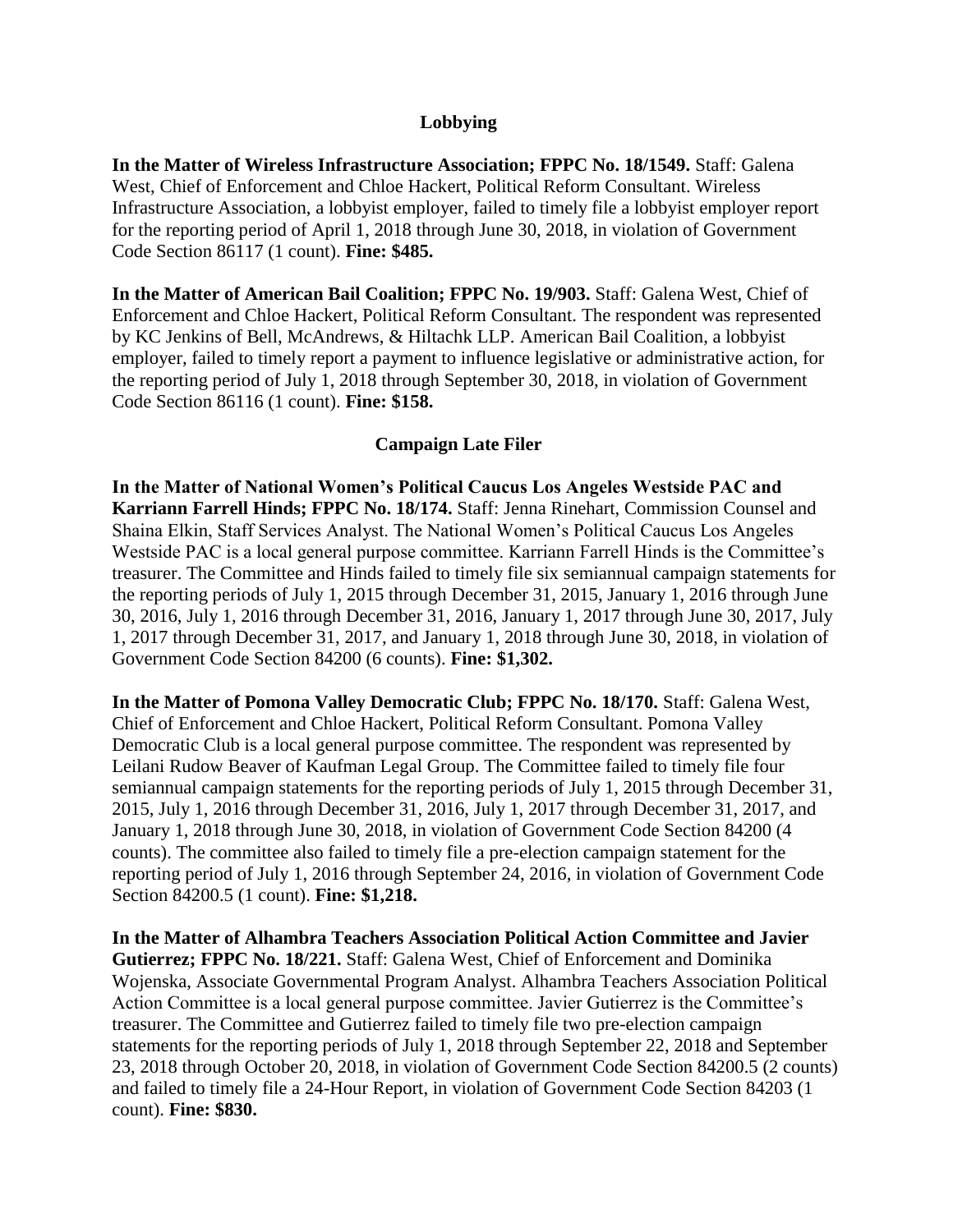**In the Matter of Yes on AESD Measure E and Sylvia Nelson; FPPC No. 18/1010.** Staff: Galena West, Chief of Enforcement and Tara Stock, Intake Manager. Yes on AESD Measure E was a local primarily formed ballot measure committee supporting Measure E in the November 6, 2018 Election. Sylvia Nelson was the Committee's Treasurer. The Committee and Ms. Nelson failed to timely file a pre-election campaign statement for the reporting period of January 1, 2018 through September 22, 2018, in violation of Government Code Section 84200.5 (1 count) and failed to timely file two 24-Hour Reports, in violation of Government Code Section 84203 (2 counts). **Fine: \$646.**

**In the Matter of Yes on Measure V Committee for Calexico Schools and Ismael Lopez; FPPC No. 16/19807.** Staff: Jenna Rinehart, Commission Counsel and Jeffrey Kamigaki, Supervising Special Investigator. Yes on Measure V Committee for Calexico Schools was a local primarily formed ballot measure committee supporting Measure V in the November 8, 2016 General Election. Ismael Lopez was the Committee's treasurer. The Committee and Lopez failed to timely file a statement of organization, in violation of Government Code Section 84101 (1 count) and failed to timely file a 24-Hour Report, in violation of Government Code Section 84203 (1 count). **Fine: \$572.**

**In the Matter of Egger for City Council 2018 and Kevin Egger; FPPC No. 18/382.** Staff: Galena West, Chief of Enforcement and Tara Stock, Intake Manager. Kevin Egger was an unsuccessful candidate for Fresno City Council in the June 5, 2018 Primary Election. Egger for Council 2018 was his candidate-controlled committee. The Committee and Egger failed to timely file two pre-election campaign statements for the reporting periods of January 1, 2018 through April 21, 2018 and April 22, 2018 through May 19, 2018, in violation of Government Code Section 84200.5 (2 counts). **Fine: \$490.**

**In the Matter of Chula Vista Firefighter's Local 2180 PAC and Dangkhoa Nguyen; FPPC No. 19/069.** Staff: Galena West, Chief of Enforcement and Tara Stock, Intake Manager. Chula Vista Firefighter's Local 2180 PAC is a local general purpose committee. Dangkhoa Nguyen is the Committee's treasurer. The Committee and Nguyen failed to timely file two 24-Hour Reports, in violation of Government Code Section 84204 (2 counts). **Fine: \$445.**

**In the Matter of Campaign for Kyle Samuels North Monterey County Unified School District Area 2 2017 and Kyle Samuels; FPPC No. 18/1303.** Staff: Galena West, Chief of Enforcement and Ginny Lambing, Political Reform Consultant. Kyle Samuels was a successful candidate for North Monterey County Unified School District in the November 7, 2017 General Election. Campaign for Kyle Samuels North Monterey County Unified School District Area 2 2017 was his candidate-controlled committee. The Committee and Samuels failed to timely file two semiannual campaign statements for the reporting periods of October 22, 2017 through December 31, 2017 and January 1, 2018 through June 30, 2018, in violation of Government Code Section 84200 (2 counts). **Fine: \$439.**

**In the Matter of Halferty for Supervisor 2018 and Jennifer Halferty; FPPC No. 18/656.** Staff: Galena West, Chief of Enforcement and Tara Stock, Intake Manager. Jennifer Halferty was a successful candidate for Mono County Supervisor in the June 5, 2018 Primary Election. Halferty for Supervisor 2018 was her candidate-controlled committee. The Committee and Halferty failed to timely file a semiannual campaign statement for the reporting period of May 20, 2018 through June 30, 2018, in violation of Government Code Section 84200 (1 count), and a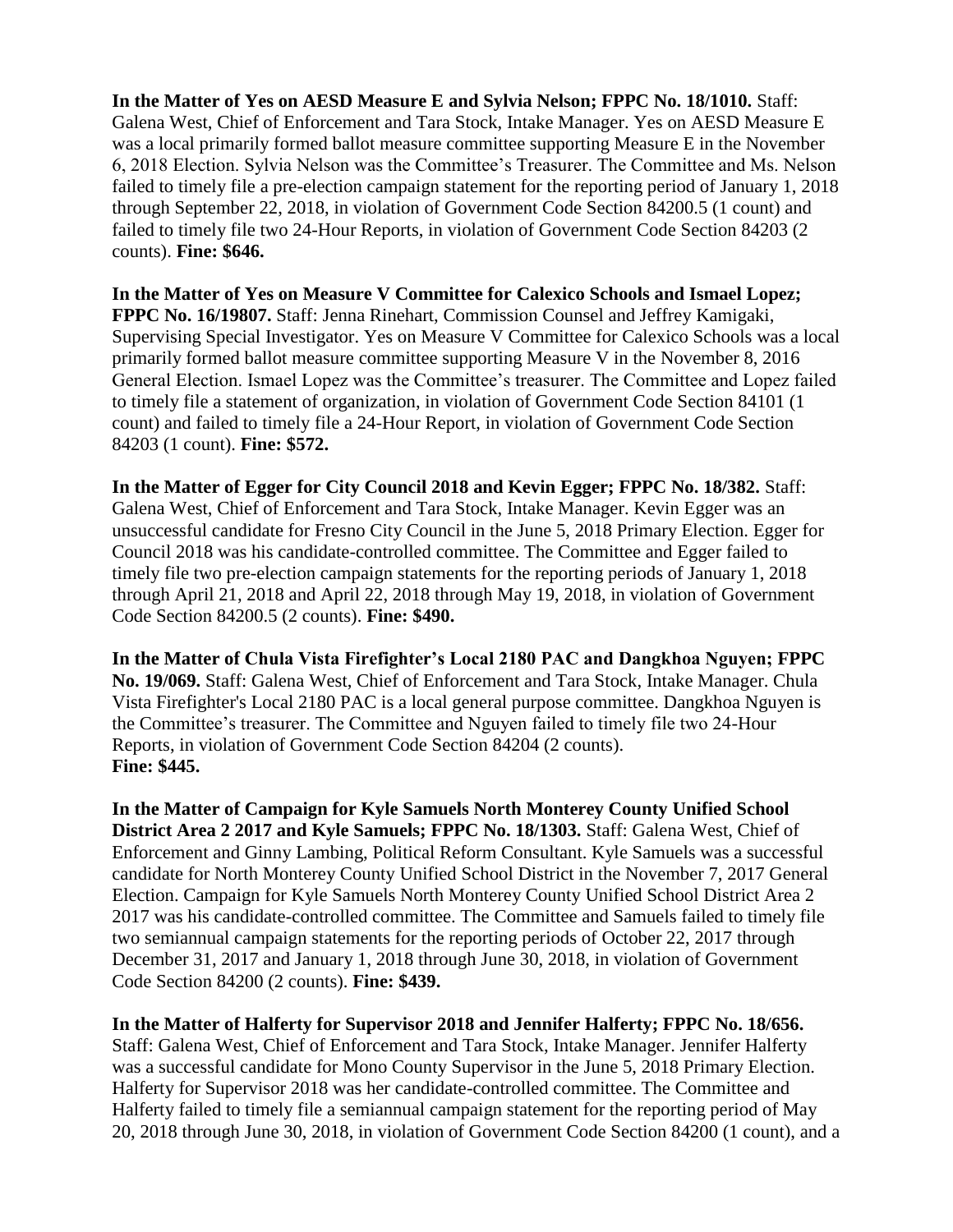pre-election campaign statement for the reporting period of January 1, 2018 through April 21, 2018, in violation of Government Code Section 84200.5 (1 count). **Fine: \$418.**

**In the Matter of Escondido Democratic Club Sponsored Committee and Julie Frank; FPPC No. 18/890.** Staff: Galena West, Chief of Enforcement and Dominika Wojenska, Associate Governmental Program Analyst. Escondido Democratic Club Sponsored Committee is a local general purpose committee. Julie Frank is the Committee's treasurer. The Committee and Frank failed to timely file a pre-election campaign statement for the reporting period of July 1, 2018 through September 22, 2018, in violation of Government Code Section 84200.5 (1 count). **Fine: \$275.** 

**In the Matter of Dr. Deborah S. LeBlanc for Trustee 2018 and Deborah S. LeBlanc; FPPC No. 18/1018.** Staff: Galena West, Chief of Enforcement and Ginny Lambing, Political Reform Consultant. Deborah S. LeBlanc was a successful candidate for Trustee Area 4 of Compton Community College District in the November 6, 2018 General Election. Deborah S. LeBlanc for Trustee 2018 was her candidate-controlled committee. The Committee and LeBlanc failed to timely file a pre-election campaign statement for the reporting period of July 1, 2018 through September 22, 2018, in violation of Government Code Section 84200.5 (1 count). **Fine: \$264.**

**In the Matter of Sarah Butler for CCC Board of Education 2018 and Sarah Butler; FPPC No. 19/585.** Staff: Galena West, Chief of Enforcement and Ginny Lambing, Political Reform Consultant. Sarah Butler was a successful candidate for Contra Costa County Board of Education in the November 6, 2018 General Election. Sarah Butler for CCC Board of Education 2018 was her candidate-controlled committee. The Committee and Butler failed to timely file a semiannual campaign statement for the reporting period of October 21, 2018 through December 31, 2018, in violation of Government Code Section 84200 (1 count). **Fine: \$238.** 

**In the Matter of Deidre Siguenza for School Board 2018, Deidre Siguenza, and Dylan Radke; FPPC No. 18/978.** Staff: Galena West, Chief of Enforcement and Tara Stock, Intake Manager. Deidre Siguenza was a successful candidate for Martinez Unified School District Board in the November 6, 2018 General Election. Deidre Siguenza for School Board 2018 was her candidate-controlled committee. Dylan Radke was the Committee's Treasurer. The Committee, Siguenza, and Radke failed to timely file a pre-election campaign statement for the reporting period of July 1, 2018 through September 22, 2018, in violation of Government Code Section 84200.5 (1 count). **Fine: \$202.**

**In the Matter of Friends of Patricia Martinez-Roach and Patricia Martinez-Roach; FPPC No. 18/942.** Staff: Galena West, Chief of Enforcement and Dominika Wojenska, Associate Governmental Program Analyst. Patricia Martinez-Roach was an unsuccessful candidate for East Side Union High School District Board in the November 6, 2018 General Election. Friends of Patricia Martinez-Roach is her candidate-controlled committee. The Committee and Martinez-Roach failed to timely file a pre-election campaign statement for the reporting period of July 1, 2018 through September 22, 2018, in violation of Government Code Section 84200.5 (1 count). **Fine: \$200.** 

**In the Matter of Kirk Andrus for District Attorney 2018 and Kirk Andrus; FPPC No. 18/410.** Staff: Galena West, Chief of Enforcement and Tara Stock, Intake Manager. Kirk Andrus was a successful candidate for Siskiyou County District Attorney in the June 5, 2018 Primary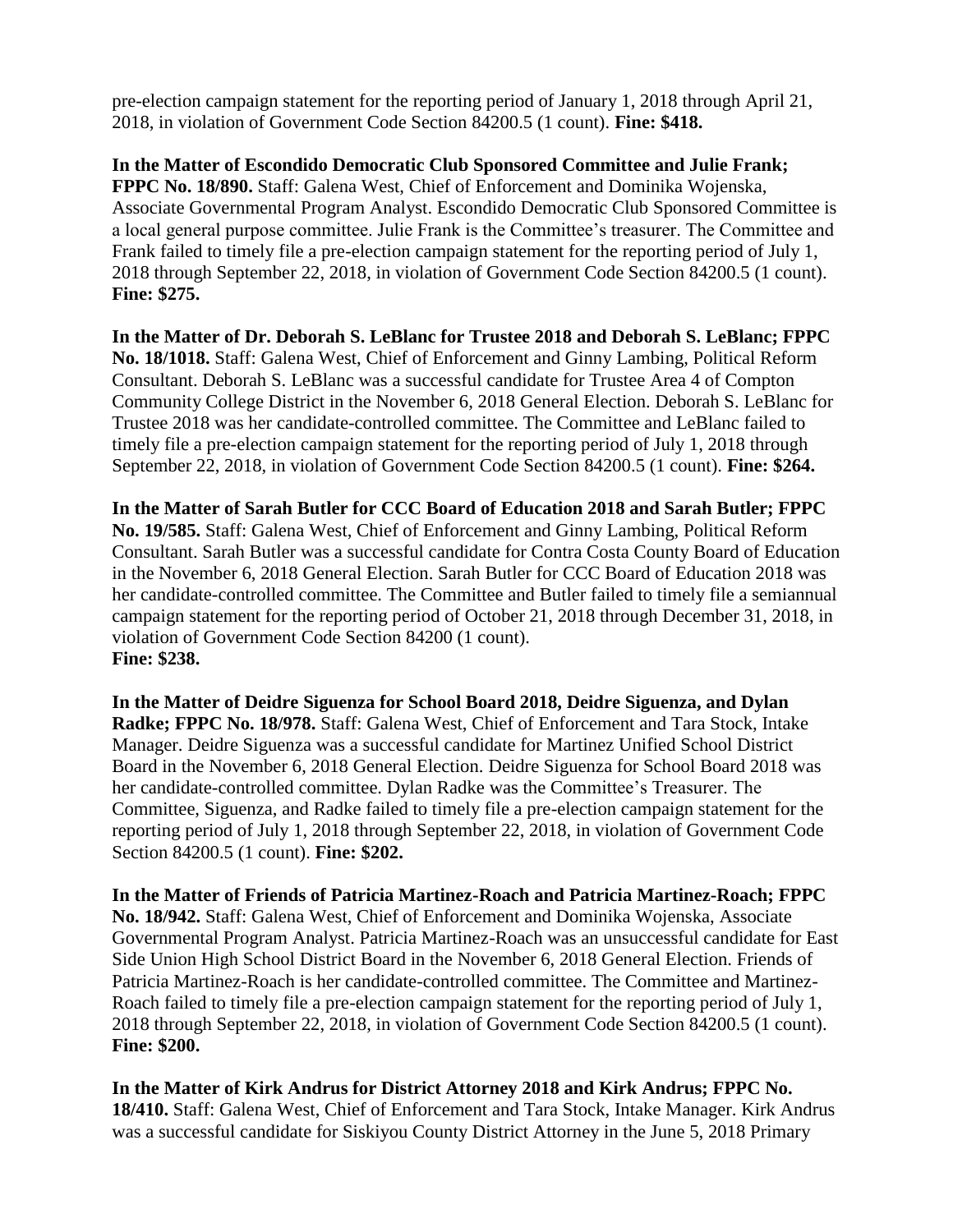Election. Kirk Andrus for District Attorney 2018 was his candidate-controlled committee. The Committee and Andrus failed to timely file a pre-election campaign statement for the reporting period of April 22, 2018 through May 19, 2018, in violation of Government Code Section 84200.5 (1 count). **Fine: \$200.**

## **Statement of Economic Interests Late Filer**

**In the Matter of Kenneth Swearinger; FPPC No. 18/855.** Staff: Jenna Rinehart, Commission Counsel. Kenneth Swearinger, a Governing Board Member Trustee of Area 2 for Stony Creek Joint Unified School District, failed to timely file a 2017 and 2018 Annual Statement of Economic Interests, in violation of Government Code Section 87300 (2 counts). **Fine: \$400.**

**In the Matter of Courtney Power; FPPC No. 19/017.** Staff: Galena West, Chief of Enforcement and Chloe Hackert, Political Reform Consultant. Courtney Power, a Director for the Hasting College of Law Board of Directors, failed to timely file a 2017 Annual Statement of Economic Interests, in violation of Government Code Section 87300 (1 count). **Fine: \$400.** 

**In the Matter of Richard Covera-Hernandez; FPPC No. 19/245.** Staff: Galena West, Chief of Enforcement and Cheng Saetern, Staff Services Analyst. Richard Covera-Hernandez, a Planning Commissioner for the City of Cudahy, failed to timely file a 2017 Annual Statement of Economic Interests, in violation of Government Code Section 87203 (1 count). **Fine: \$400.**

**In the Matter of Patricia Fauble; FPPC No. 19/96.** Staff: Galena West, Chief of Enforcement and Cheng Saetern, Staff Services Analyst. Patricia Fauble, a Board Member for Jacumba Community Sponsor Group, failed to timely file a 2017 Annual Statement of Economic Interests, in violation of Government Code Section 87300 (1 count). **Fine: \$400.**

**In the Matter of Mark Zacovic; FPPC No. 19/457.** Staff: Galena West, Chief of Enforcement and Cheng Saetern, Staff Services Analyst. Mark Zacovic, a Member of the Citizen's Bond Oversight Committee, failed to timely file a 2017 Annual Statement of Economic Interests, in violation of Government Code Section 87300 (1 count). **Fine: \$200.**

**In the Matter of Judith Hasko; FPPC No. 19/306.** Staff: Galena West, Chief of Enforcement and Cheng Saetern, Staff Services Analyst. Judith Hasko, a Planning Commissioner for the City of Portola Valley, failed to timely file a 2017 Annual Statement of Economic Interests, in violation of Government Code Section 87203 (1 count). **Fine: \$200.**

**In the Matter of Victor Martinez; FPPC No. 19/271.** Staff: Galena West, Chief of Enforcement and Cheng Saetern, Staff Services Analyst. Victor Martinez, a City Council Member for the City of Mendota, failed to timely file a 2017 Annual Statement of Economic Interests, in violation of Government Code Section 87203 (1 count). **Fine: \$200.**

**In the Matter of Terrence Slatic; FPPC No. 19/807.** Staff: Galena West, Chief of Enforcement and Chloe Hackert, Political Reform Consultant. Terrence Slatic, as a Board Member for the Fresno Unified School District, failed to timely file his Assuming Office Statement of Economic Interests, in violation of Government Code Section 87203 (1 count). **Fine: \$200.** 

**In the Matter of Windy Van Dam; FPPC No. 19/798.** Staff: Galena West, Chief of Enforcement and Teri Rindahl, Political Reform Consultant. Windy Van Dam, a Veterinary Diagnostics Laboratory Board Member for the Department of Food & Agriculture, failed to